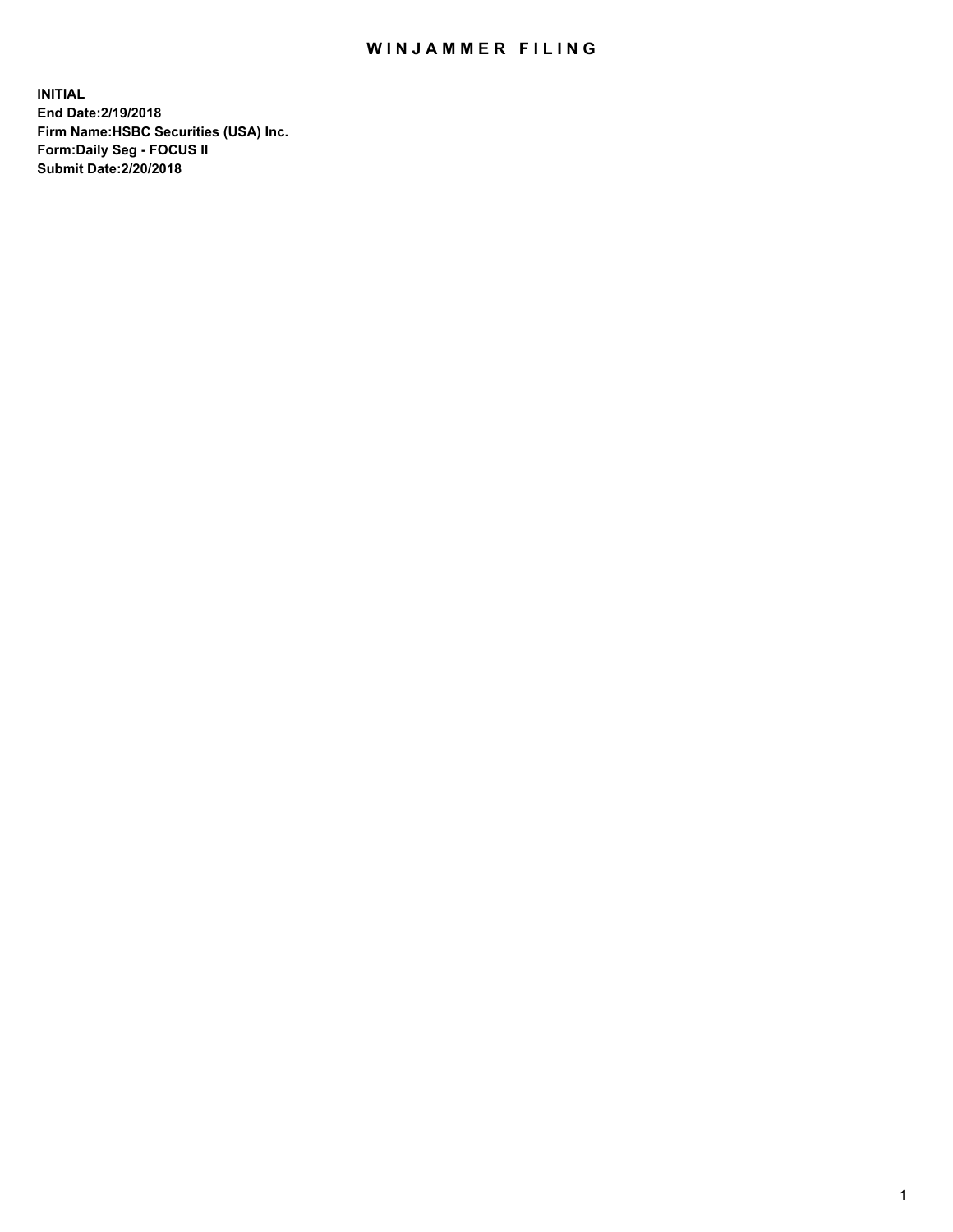## **INITIAL End Date:2/19/2018 Firm Name:HSBC Securities (USA) Inc. Form:Daily Seg - FOCUS II Submit Date:2/20/2018 Daily Segregation - Cover Page**

| Name of Company<br><b>Contact Name</b><br><b>Contact Phone Number</b><br><b>Contact Email Address</b>                                                                                                                                                                                                                         | <b>HSBC Securities (USA) Inc.</b><br><b>Michael Vacca</b><br>212-525-7951<br>michael.vacca@us.hsbc.com |
|-------------------------------------------------------------------------------------------------------------------------------------------------------------------------------------------------------------------------------------------------------------------------------------------------------------------------------|--------------------------------------------------------------------------------------------------------|
| FCM's Customer Segregated Funds Residual Interest Target (choose one):<br>a. Minimum dollar amount: ; or<br>b. Minimum percentage of customer segregated funds required:%; or<br>c. Dollar amount range between: and; or<br>d. Percentage range of customer segregated funds required between: % and %.                       | 98,000,000<br><u>0</u><br><u>00</u><br><u>00</u>                                                       |
| FCM's Customer Secured Amount Funds Residual Interest Target (choose one):<br>a. Minimum dollar amount: ; or<br>b. Minimum percentage of customer secured funds required:%; or<br>c. Dollar amount range between: and; or<br>d. Percentage range of customer secured funds required between: % and %.                         | 25,000,000<br><u>0</u><br><u>00</u><br>00                                                              |
| FCM's Cleared Swaps Customer Collateral Residual Interest Target (choose one):<br>a. Minimum dollar amount: ; or<br>b. Minimum percentage of cleared swaps customer collateral required:%; or<br>c. Dollar amount range between: and; or<br>d. Percentage range of cleared swaps customer collateral required between:% and%. | 122,000,000<br><u>0</u><br><u>00</u><br><u>00</u>                                                      |

Attach supporting documents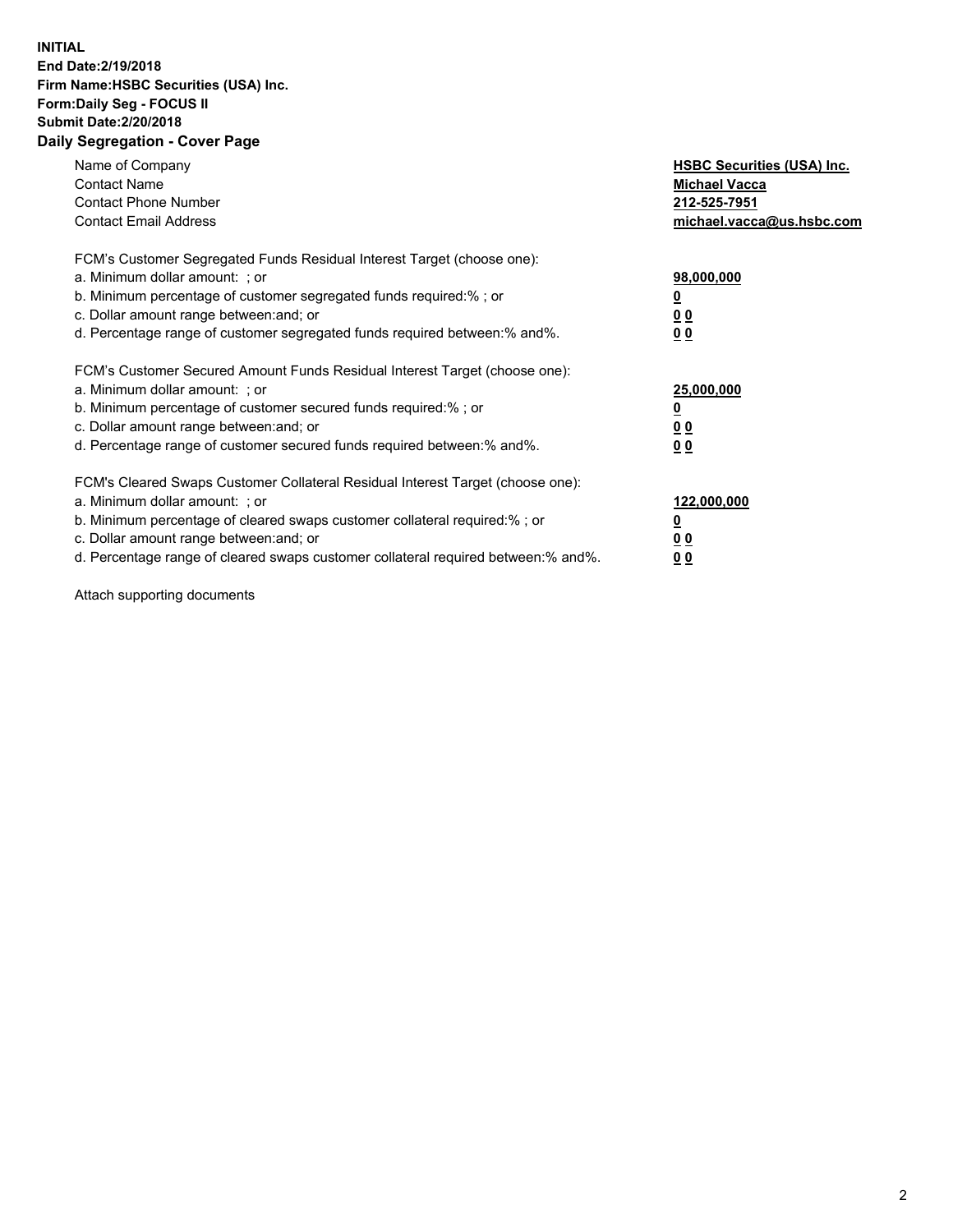**INITIAL End Date:2/19/2018 Firm Name:HSBC Securities (USA) Inc. Form:Daily Seg - FOCUS II Submit Date:2/20/2018 Daily Segregation - Secured Amounts**

Foreign Futures and Foreign Options Secured Amounts Amount required to be set aside pursuant to law, rule or regulation of a foreign government or a rule of a self-regulatory organization authorized thereunder **0** [7305] 1. Net ledger balance - Foreign Futures and Foreign Option Trading - All Customers A. Cash **1,164,346** [7315] B. Securities (at market) **97,326,359** [7317] 2. Net unrealized profit (loss) in open futures contracts traded on a foreign board of trade **22,048,774** [7325] 3. Exchange traded options a. Market value of open option contracts purchased on a foreign board of trade **0** [7335] b. Market value of open contracts granted (sold) on a foreign board of trade **0** [7337] 4. Net equity (deficit) (add lines 1. 2. and 3.) **120,539,479** [7345] 5. Account liquidating to a deficit and account with a debit balances - gross amount **9,217,809** [7351] Less: amount offset by customer owned securities **-9,217,809** [7352] **0** [7354] 6. Amount required to be set aside as the secured amount - Net Liquidating Equity Method (add lines 4 and 5) **120,539,479** [7355] 7. Greater of amount required to be set aside pursuant to foreign jurisdiction (above) or line 6. **120,539,479** [7360] FUNDS DEPOSITED IN SEPARATE REGULATION 30.7 ACCOUNTS 1. Cash in banks A. Banks located in the United States **41,461,160** [7500] B. Other banks qualified under Regulation 30.7 **0** [7520] **41,461,160** [7530] 2. Securities A. In safekeeping with banks located in the United States **34,534,554** [7540] B. In safekeeping with other banks qualified under Regulation 30.7 **0** [7560] **34,534,554** [7570] 3. Equities with registered futures commission merchants A. Cash **0** [7580] B. Securities **0** [7590] C. Unrealized gain (loss) on open futures contracts **0** [7600] D. Value of long option contracts **0** [7610] E. Value of short option contracts **0** [7615] **0** [7620] 4. Amounts held by clearing organizations of foreign boards of trade A. Cash **0** [7640] B. Securities **0** [7650] C. Amount due to (from) clearing organization - daily variation **0** [7660] D. Value of long option contracts **0** [7670] E. Value of short option contracts **0** [7675] **0** [7680] 5. Amounts held by members of foreign boards of trade A. Cash **2,700,559** [7700] B. Securities **62,791,805** [7710] C. Unrealized gain (loss) on open futures contracts **22,048,774** [7720] D. Value of long option contracts **0** [7730] E. Value of short option contracts **0** [7735] **87,541,138** [7740] 6. Amounts with other depositories designated by a foreign board of trade **0** [7760] 7. Segregated funds on hand **0** [7765] 8. Total funds in separate section 30.7 accounts **163,536,852** [7770] 9. Excess (deficiency) Set Aside for Secured Amount (subtract line 7 Secured Statement Page 1 from Line 8) **42,997,373** [7380] 10. Management Target Amount for Excess funds in separate section 30.7 accounts **25,000,000** [7780] 11. Excess (deficiency) funds in separate 30.7 accounts over (under) Management Target **17,997,373** [7785]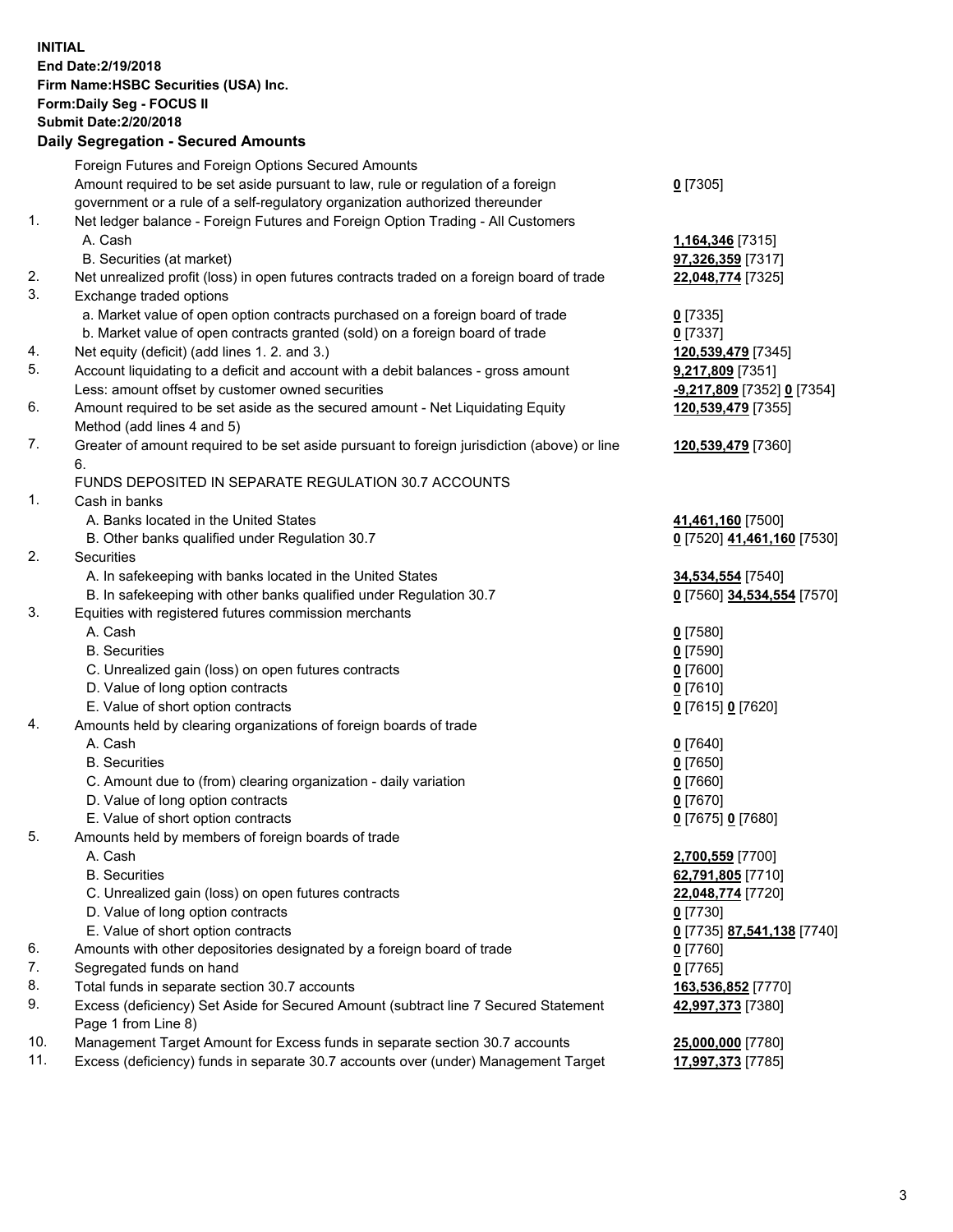**INITIAL End Date:2/19/2018 Firm Name:HSBC Securities (USA) Inc. Form:Daily Seg - FOCUS II Submit Date:2/20/2018 Daily Segregation - Segregation Statement** SEGREGATION REQUIREMENTS(Section 4d(2) of the CEAct) 1. Net ledger balance A. Cash **-48,137,041** [7010] B. Securities (at market) **1,188,963,830** [7020] 2. Net unrealized profit (loss) in open futures contracts traded on a contract market **355,854,687** [7030] 3. Exchange traded options A. Add market value of open option contracts purchased on a contract market **174,965,095** [7032] B. Deduct market value of open option contracts granted (sold) on a contract market **-20,379,092** [7033] 4. Net equity (deficit) (add lines 1, 2 and 3) **1,651,267,479** [7040] 5. Accounts liquidating to a deficit and accounts with debit balances - gross amount **1,068,448** [7045] Less: amount offset by customer securities **-814,163** [7047] **254,285** [7050] 6. Amount required to be segregated (add lines 4 and 5) **1,651,521,764** [7060] FUNDS IN SEGREGATED ACCOUNTS 7. Deposited in segregated funds bank accounts A. Cash **36,787,241** [7070] B. Securities representing investments of customers' funds (at market) **0** [7080] C. Securities held for particular customers or option customers in lieu of cash (at market) **217,484,124** [7090] 8. Margins on deposit with derivatives clearing organizations of contract markets A. Cash **403,765,641** [7100] B. Securities representing investments of customers' funds (at market) **0** [7110] C. Securities held for particular customers or option customers in lieu of cash (at market) **955,296,016** [7120] 9. Net settlement from (to) derivatives clearing organizations of contract markets **-42,283,238** [7130] 10. Exchange traded options A. Value of open long option contracts **174,965,095** [7132] B. Value of open short option contracts **-20,379,092** [7133] 11. Net equities with other FCMs A. Net liquidating equity **19,522,271** [7140] B. Securities representing investments of customers' funds (at market) **0** [7160] C. Securities held for particular customers or option customers in lieu of cash (at market) **0** [7170] 12. Segregated funds on hand **16,183,690** [7150] 13. Total amount in segregation (add lines 7 through 12) **1,761,341,748** [7180] 14. Excess (deficiency) funds in segregation (subtract line 6 from line 13) **109,819,984** [7190] 15. Management Target Amount for Excess funds in segregation **98,000,000** [7194]

16. Excess (deficiency) funds in segregation over (under) Management Target Amount Excess

**11,819,984** [7198]